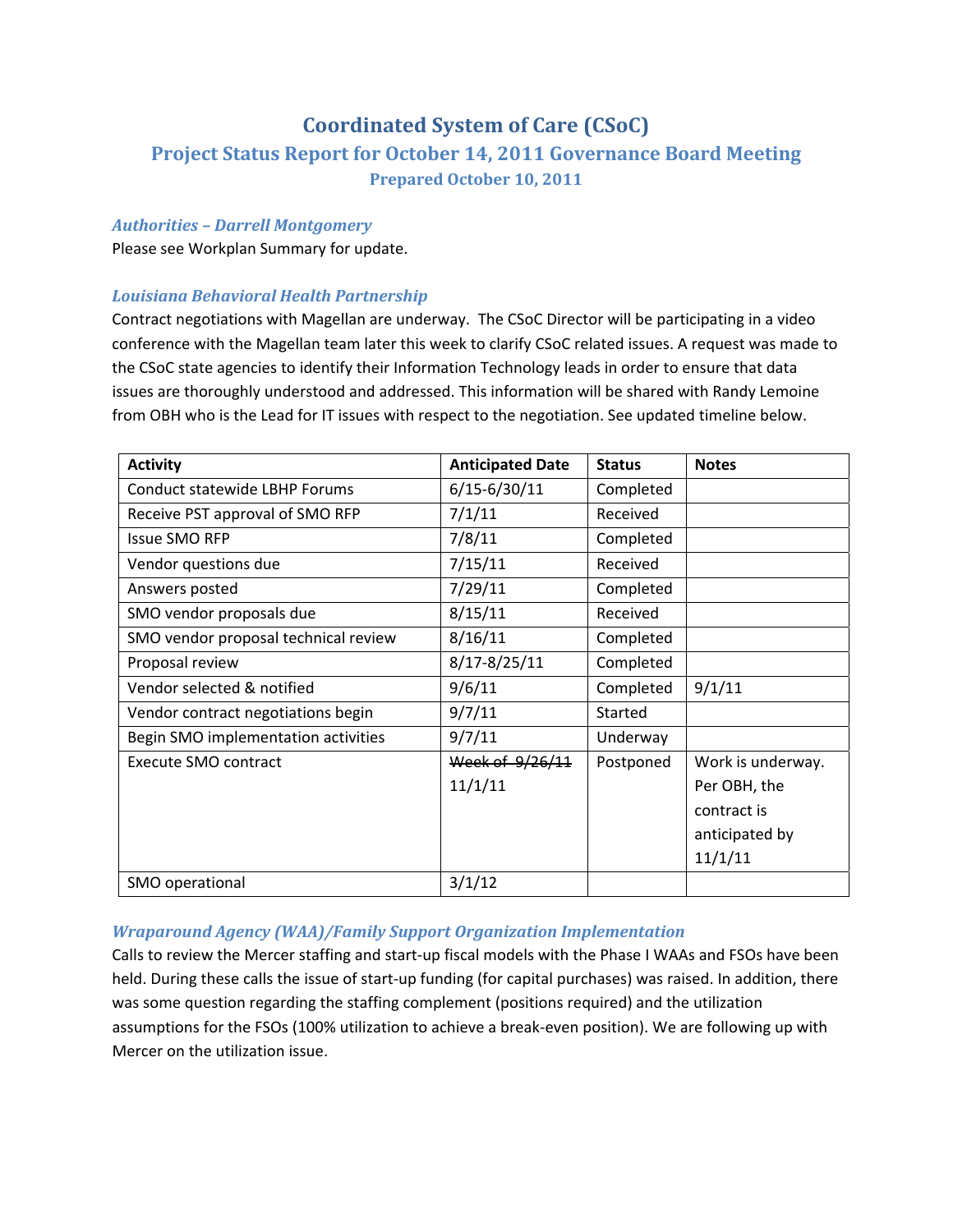The Implementation Institute was held and was a tremendous success. The evaluation results were very positive. The participants (five representatives from each region) expressed appreciation for the information provided as well as their ongoing need for concrete and specific information particularly as it pertains to enrollment and billing. A special thanks to Ruth Johnson, Peggy Kirby, Mark Thomas and Brent Villemarette for attending the initial portion of the session.

Each CSoC Regional Liaison will continue routine calls with their regions to assess progress, answer questions and identify training and TA needs. In addition, beginning later this month we will convene monthly affinity group calls (one for WAA representatives and one for FSO representatives). These activities will allow each Liaison to begin to outline the training and technical assistance plan for their region. These plans will likely look relatively similar at the outset, and will continue to evolve and become customized as needs are identified.

#### Next steps

- (1) Continue to conduct follow‐up sessions/conference calls with implementing regions.
- (2) Convene monthly affinity group sessions for WAAs and FSOs.
- (3) Develop initial training/technical assistance plans for each region.

| <b>Name of Workgroup</b>       | <b>Focus/Activities</b>                                                                                                                                                           | <b>Next Steps</b>                                                                                                                    |
|--------------------------------|-----------------------------------------------------------------------------------------------------------------------------------------------------------------------------------|--------------------------------------------------------------------------------------------------------------------------------------|
| Operations                     | IT & Programmatic Issues                                                                                                                                                          | No update from last report;<br>meeting with Magellan<br>scheduled for 10/12/11.                                                      |
| <b>Financial Stability</b>     | Reviewed financial requirements of the<br>RFP, 1915i and 1915c documents and<br>sample reporting tools provided by<br>Mercer. Now reviewing sample tools<br>provided by Magellan. | CSoC partner departments will<br>need to assist in developing<br>financial reporting tools that<br>address their needs.              |
| Non-Residential Provider       | Discussion regarding different provider<br>types/groups, training and certification.                                                                                              | No update from last report.                                                                                                          |
| <b>Outpatient Rate Setting</b> | Rate setting                                                                                                                                                                      | The State and Mercer will<br>continue work to finalize rates.                                                                        |
| PRTF/TGH                       | Working to assess PRTF and TGH<br>capacity and address TGH licensing                                                                                                              | Work is ongoing; follow-up is<br>occurring on rates and also<br>current capacity needs for<br>various levels of out of home<br>care. |

#### *Operations*